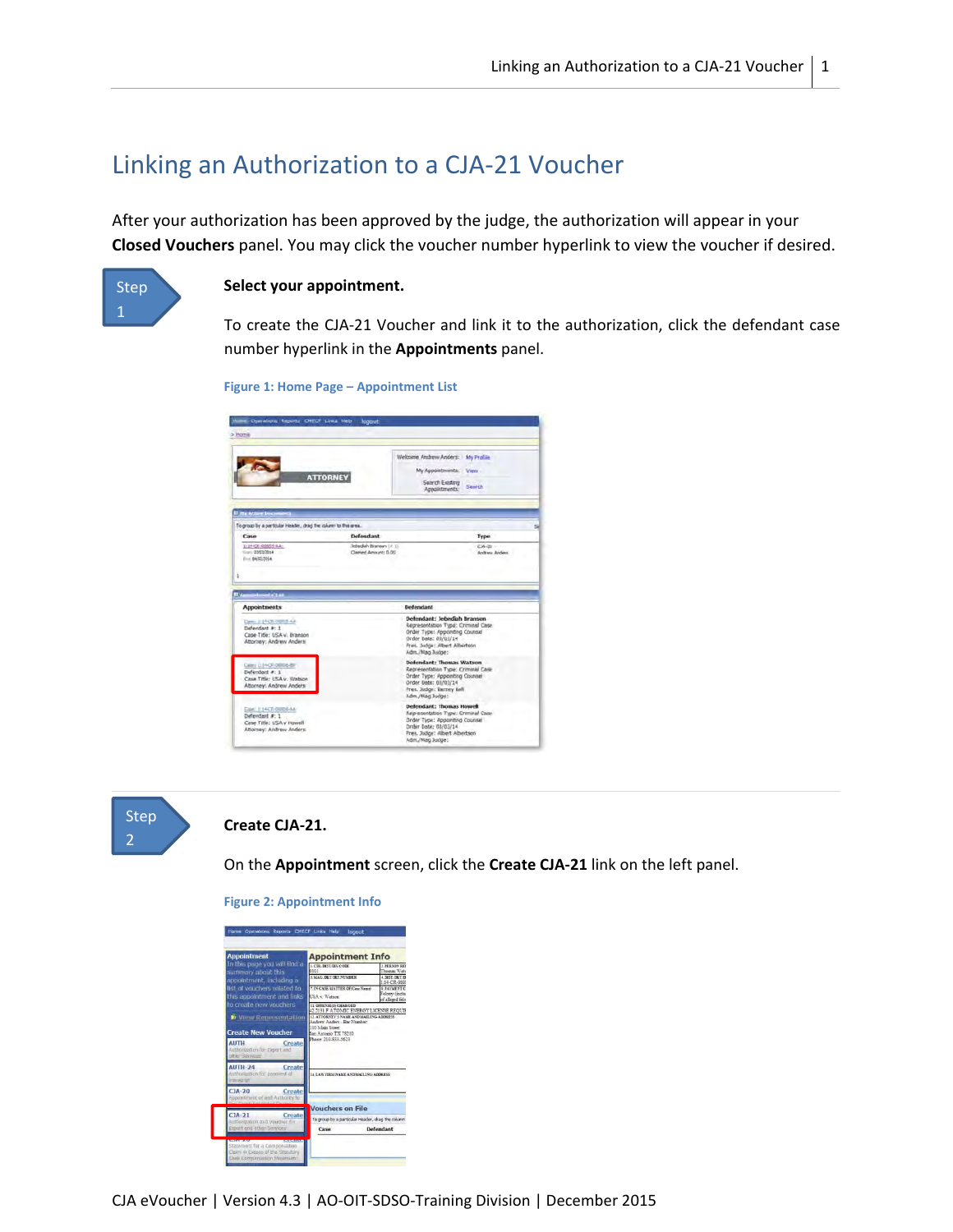## **Authorization Selection**

Step 3

> The **Basic Info** screen will give you the options of **No Authorization Required** or **Use Previous Authorization.** Click **Use Previous Authorization**.

### **Figure 3: Authorization Selection**

| <b>No Authorization</b><br><b>Required</b><br>If your voucher compensation is<br>under the statutory limit and<br>does not require prior<br>authorization. |  |
|------------------------------------------------------------------------------------------------------------------------------------------------------------|--|
| <b>Use Previous</b><br><b>Authorization</b><br>Select this option to display a list<br>of previous authorizations and<br>requests in this appointment.     |  |

### **Notes:**

The system will search and display any existing requests for authorization.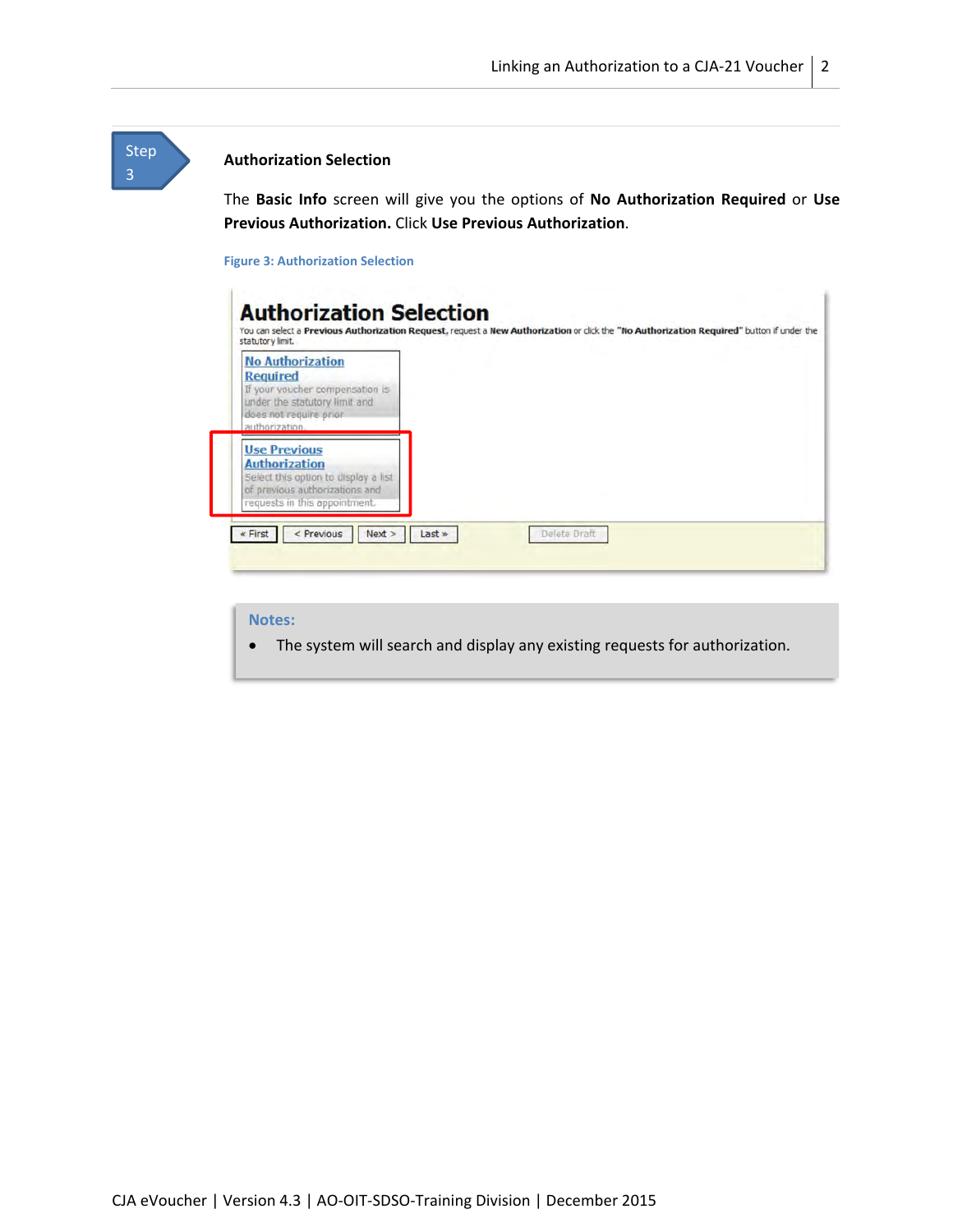## **Step** 4

### **Select Authorization.**

You must click the authorization listed and it will change color to yellow.

#### **Figure 4: Authorization Selection** The application will automatically pull up **Existing Requests for Authorization** existing requests for authorization, but you ID Number: 139 Service Type: Pathologist, Medical Order Date: 01/02/2014<br>Authorized Amount: 0 Examiner<br>Estimated Amount: 1000<br>Requested Provider: Marcus Weby<br>MD must click it and have it turn golden yellow € before you will be able to fill in the new voucher information. **New Voucher Information Service Type** ÷ × **Description** Voucher Assigment @ Attorney Expert This indicates who will be responsible for filling the voucher claim part **Service Provider** You can search one of the service providers already in the system<br>OR you can enter the required information for another provider Expert v First Name Middle Name Last Name + SSN/EIN: \* Email \* Phone \* Fax



### **Fill in the New Voucher Information**

You may search for an existing expert or enter the information for another provider.

#### **Figure 5: New Voucher Information**

| <b>Existing Requests for Authorization</b>                                                                                                                     |                                   |                            |                                                                      |  |
|----------------------------------------------------------------------------------------------------------------------------------------------------------------|-----------------------------------|----------------------------|----------------------------------------------------------------------|--|
| <b>ID Number: 38</b><br>Order Date: 03/03/2014<br>Authorized Arrount: \$1,200.00                                                                               |                                   | <b>Requested Provider:</b> | Service Type: Chemist, Toxicologist<br>Estimated Amount: \$1,200.00  |  |
| <b>ID Number: 71</b><br>Order Date: 03/03/2014<br>Authorized Amount: \$1,200.00                                                                                |                                   | <b>Requested Provider:</b> | Service Type: Interpreter Translator<br>Estimated Amount: \$1,200.00 |  |
| New Voucher Information                                                                                                                                        |                                   |                            |                                                                      |  |
| <b>Interpreter Translator</b><br><b>Service Type</b>                                                                                                           |                                   |                            |                                                                      |  |
| <b>Description</b>                                                                                                                                             |                                   |                            |                                                                      |  |
| <b>Voucher Assignment</b><br>This indicates who will be responsible for filling the voucher claimpart                                                          | $\odot$ Attomey $\bigcirc$ Expert |                            |                                                                      |  |
| <b>Service Provider</b><br>You can search one of the service providers already in the system<br>OR you can enter the required information for another provider |                                   |                            |                                                                      |  |
| <b>Expert</b>                                                                                                                                                  |                                   |                            |                                                                      |  |
| <b>First Name</b><br>Email *                                                                                                                                   | Middle Name                       | Last Name *                |                                                                      |  |
|                                                                                                                                                                |                                   |                            |                                                                      |  |